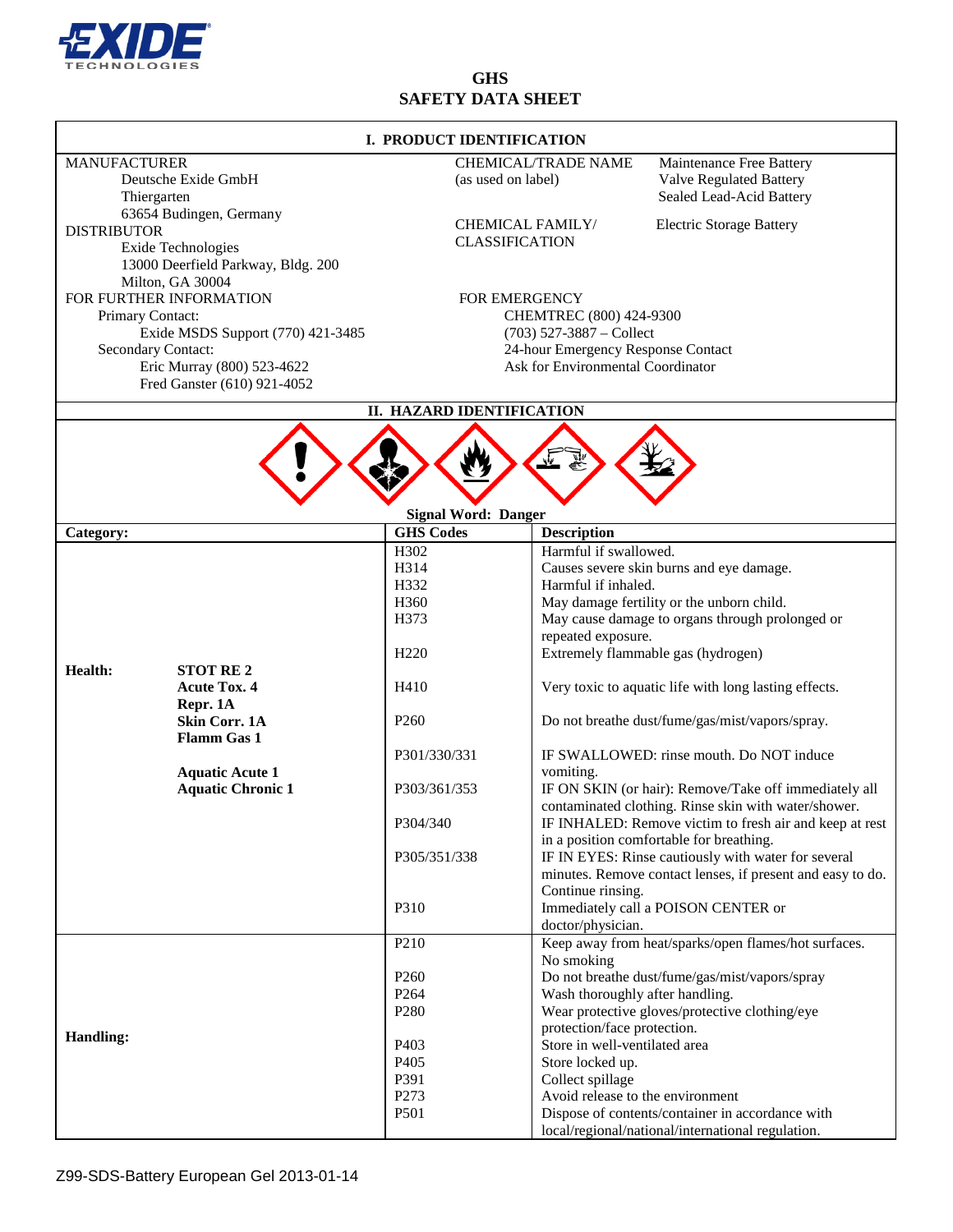*WARNING:* Batteries subjected to abusive charging at excessively high currents for prolonged periods of time without vent caps in place may create a surrounding atmosphere of an offensive, strong inorganic acid mist containing sulfuric acid. **Reactivity:** highly reactive with water and alkalis

| III. COMPOSITION/INFORMATION ON INGREDIENTS |                   |             |  |  |
|---------------------------------------------|-------------------|-------------|--|--|
| Ingredient                                  | <b>CAS</b> Number | $\%$ by Wt. |  |  |
| Inorganic compounds of:                     |                   |             |  |  |
| Lead                                        | 7439-92-1         | $60 - 68$   |  |  |
| Tin                                         | 7440-31-5         | 0.28        |  |  |
| Calcium                                     | 7440-70-2         | 0.03        |  |  |
| Electrolyte (hydrogel):                     |                   |             |  |  |
| Sulfuric Acid (Diluted sulfuric acid in     | 7664-93-9         | $17 - 22$   |  |  |
| solid state, percentage acid: 38.5%)        | $6067 - 86 - 0$   | $4-6$       |  |  |
| Silicon Dioxide                             |                   |             |  |  |
| Case Material:                              |                   |             |  |  |
| Acrylonitrile Butadiene Styrene or          | 9003-56-9         | $4 - 12$    |  |  |
| Polypropylene                               | $9003 - 07 - 0$   |             |  |  |

## **Note:**

Inorganic lead and electrolyte (water and sulfuric acid solution) are the primary components of every battery manufactured by Exide Technologies or its subsidiaries. Other ingredients may be present dependent upon battery type. Polypropylene is the principal case material of automotive and commercial batteries.

## **IV. FIRST AID MEASURES**

**Take proper precautions to ensure you own health and safety before attempting to rescue a victim and provide first aid.** 

**Inhalation** Electrolyte: Remove to fresh air immediately. If breathing is difficult, give oxygen. Lead compounds: Remove from exposure, gargle, wash nose and lips; consult physician

**Skin Contact:** Electrolyte: Flush with large amounts of water for at least 15 minutes; remove contaminated clothing completely, including shoes.

Lead compounds: Wash immediately with soap and water.

**Eye Contact:** Electrolyte and Lead compounds: Flush immediately with large amounts of water for at least 15 minutes; consult . physician immediately

**Ingestion:** Electrolyte: Give large quantities of water; **do not** induce vomiting; consult physician. Lead compounds: Consult physician immediately

# **V. FIRE FIGHTING MEASURES**

| <b>Flash Point:</b>         | Not Applicable                                   |
|-----------------------------|--------------------------------------------------|
| <b>Flammable Limits:</b>    | LEL = 4.1% (hydrogen gas in air); UEL = $74.2\%$ |
| <b>Extinguishing media:</b> | $CO2$ ; foam; dry chemical                       |

#### **Fire Fighting Procedures:**

Use positive pressure, self-contained breathing apparatus. Beware of acid splatter during water application and wear acid- resistant clothing, gloves, face and eye protection. If batteries are on charge, shut off power to the charging equipment, but, note that strings of series connected batteries may still pose risk of electric shock even when charging equipment is shut down.

# **Hazardous Combustion Products:**

In operation, batteries generate and release flammable hydrogen gas. They must always be assumed to contain this gas which, if ignited by burning cigarette, naked flame or spark, may cause battery explosion with dispersion of casing fragments and corrosive liquid electrolyte. Carefully follow manufacturer's instructions for installation and service. Keep away all sources of gas ignition and do not allow metallic articles to simultaneously contact the negative and positive terminals of a battery.

## **VI. ACCIDENTAL RELEASE MEASURES**

Stop flow of material, contain/absorb small spills with dry sand, earth, and vermiculite. Do not use combustible materials. If possible, carefully neutralize spilled electrolyte with soda ash, sodium bicarbonate, lime, etc. Wear acid-resistant clothing, boots, gloves, and face shield. *Do not allow discharge of un-neutralized acid to sewer.* Neutralized acid must be managed in accordance with approved local, state, and federal requirements. Consult state environmental agency and/or federal EPA.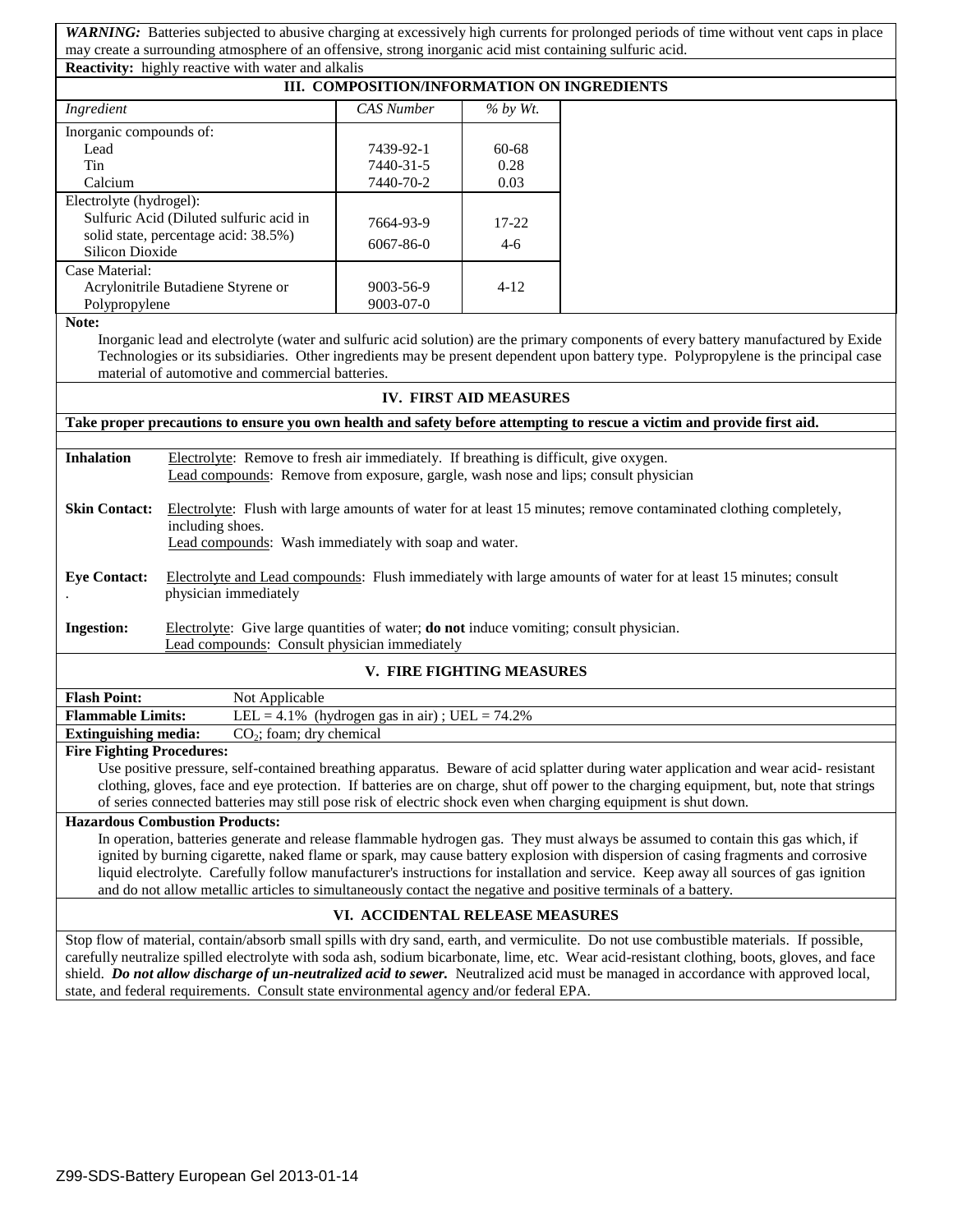# **VII. HANDLING AND STORAGE**

#### **Handling:**

Single batteries pose no risk of electric shock but there may be increasing risk of electric shock from strings of connected batteries exceeding three 12-volt units. No hazards under normal usage as the sulfuric acid is immobilized in a gel structure)

#### **Storage:**

Store batteries under roof in cool, dry, well-ventilated areas that are separated from incompatible materials and from activities which may create flames, sparks, or heat. Keep away from metallic objects that could bridge the terminals on a battery and create a dangerous short-circuit

#### **Charging:**

There is a possible risk of electric shock from charging equipment and from strings of series connected batteries, whether or not being charged. Shut-off power to chargers whenever not in use and before detachment of any circuit connections. Batteries being charged will generate and release flammable hydrogen gas. Charging space should be ventilated. Keep battery vent caps in position. Prohibit smoking and avoid creation of flames and sparks nearby. Wear face and eye protection when near batteries being charged.

# **II. EXPOSURE CONTROLS AND PERSONAL PROTECTION**

|                                                                                                              | Occupational Exposure Limits $(mg/m3)$ |              |              |               |            |            |    |
|--------------------------------------------------------------------------------------------------------------|----------------------------------------|--------------|--------------|---------------|------------|------------|----|
| <b>Ingredient:</b>                                                                                           | <b>US</b>                              | US.          | US.          | <b>Ouebec</b> | Ontario    | EU         |    |
|                                                                                                              | <b>OSHA</b>                            | <b>ACGIH</b> | <b>NIOSH</b> | <b>PEV</b>    | <b>OEL</b> | <b>OEL</b> |    |
| Inorganic forms of:                                                                                          |                                        |              |              |               |            |            |    |
| Lead                                                                                                         | 0.05                                   | 0.05         | 0.05         | 0.05          | 0.05       | 0.15(a)    |    |
| Tin                                                                                                          | 2                                      | $\bigcirc$   | $\bigcap$    | 2             | 2          | 2(b)       |    |
| Calcium                                                                                                      | N/A                                    | N/A          | N/A          | N/A           | N/A        | N/A        |    |
| Electrolyte (hydrogel: Sulfuric Acid<br>(Diluted sulfuric acid in<br>solid state,<br>percentage acid: 38.5%) |                                        | 0.2          |              |               | 0.2        | 0.05(c)    | 0. |
| Silicon Dioxide                                                                                              | 80<br>$mg/m^3/%SiO_2(d)$               | N/A          | 6            | 6(c)          | 10(c)      | 0.1(e)     |    |

# NOTES:

(a) as inhalable aerosol (d) assumes Silica, Amorphous PEL

- based on OEL for Belgium (e) based on OEL for Belgium & Denmark
- 
- (b) Thoracic fraction N/A not applicable
- (c) as silica gel

## **Engineering Controls (Ventilation):**

Store and handle in well-ventilated area. If mechanical ventilation is used, components must be acid-resistant. Handle batteries cautiously. Make certain vent caps are on securely. If battery case is damaged, avoid bodily contact with internal components. Wear protective clothing, eye and face protection, when charging or handling batteries.

## **Hygiene Practices:**

Wash hands thoroughly before eating, drinking or smoking after handling batteries.

## **Respiratory Protection (NIOSH/MSHA approved):**

None required under normal conditions. When concentrations of sulfuric acid mist are known to exceed PEL, use NIOSH or MSHA-approved respiratory protection..

#### **Skin Protection:**

None required under normal conditions. If battery case is damaged, rubber or plastic acid-resistant gloves with elbow-length gauntlet.

#### **Eye Protection:**

None required under normal conditions. If battery case is damaged, chemical goggles or face shield

#### **Other Protection:**

Under severe exposure or emergency conditions, wear acid-resistant clothing, gloves, and boots. In areas where water and sulfuric acid solutions are handled in concentrations greater than 1%, emergency eyewash stations and showers should be provided, with unlimited water supply.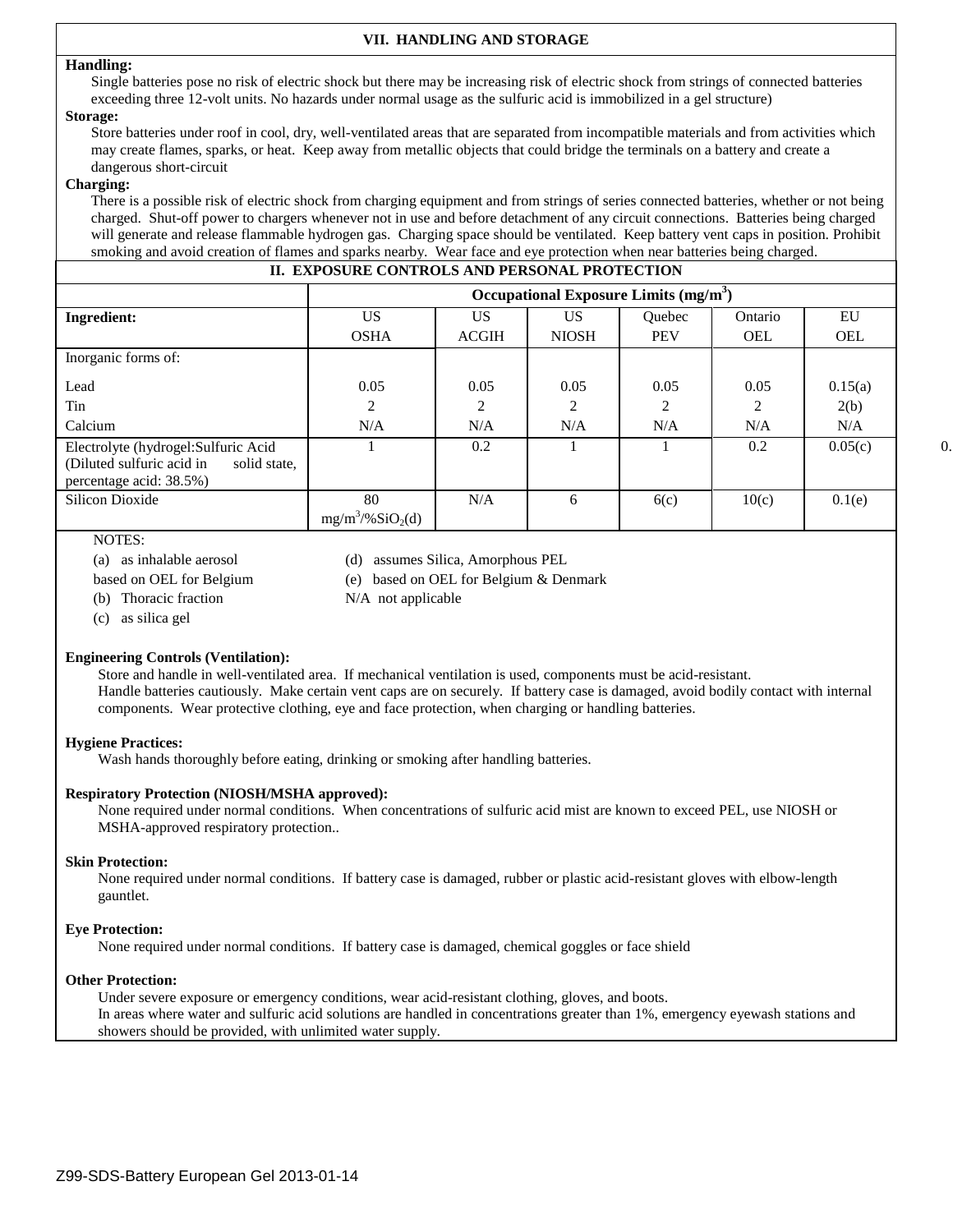| IX. PHYSICAL AND CHEMICAL PROPERTIES - ELECTROLYTE                                                                                                                                                                                                                                                                                                                         |                                                                                                                                                                                                                                                                                                                                                     |                                |                          |  |  |
|----------------------------------------------------------------------------------------------------------------------------------------------------------------------------------------------------------------------------------------------------------------------------------------------------------------------------------------------------------------------------|-----------------------------------------------------------------------------------------------------------------------------------------------------------------------------------------------------------------------------------------------------------------------------------------------------------------------------------------------------|--------------------------------|--------------------------|--|--|
| Boiling Point@760<br>mm Hg                                                                                                                                                                                                                                                                                                                                                 | $112^{\circ}$ C                                                                                                                                                                                                                                                                                                                                     | Density                        | $1.30$ g/cm <sup>3</sup> |  |  |
| Point of<br>Solidification                                                                                                                                                                                                                                                                                                                                                 | $-69^{\circ}C$                                                                                                                                                                                                                                                                                                                                      | Vapor Pressure (mm Hg)         | 15.8                     |  |  |
| % Solubility in<br>Water                                                                                                                                                                                                                                                                                                                                                   | 100                                                                                                                                                                                                                                                                                                                                                 | pH                             | Less than 1              |  |  |
| <b>Evaporation Rate</b>                                                                                                                                                                                                                                                                                                                                                    | Less Than 1                                                                                                                                                                                                                                                                                                                                         | Vapor Density (AIR=1)          | Greater than 1           |  |  |
| (Butyl acetate=1)                                                                                                                                                                                                                                                                                                                                                          |                                                                                                                                                                                                                                                                                                                                                     | Viscosity                      | Not applicable           |  |  |
| Appearance and<br>Odor                                                                                                                                                                                                                                                                                                                                                     | A white translucent gel; no apparent<br>odor. A battery is a manufactured<br>article.                                                                                                                                                                                                                                                               | % Volatiles by Volume @70°F    | Not Applicable           |  |  |
|                                                                                                                                                                                                                                                                                                                                                                            |                                                                                                                                                                                                                                                                                                                                                     | X. STABILITY & REACTIVITY DATA |                          |  |  |
| <b>Stability:</b><br><b>Conditions to Avoid:</b>                                                                                                                                                                                                                                                                                                                           | Stable<br>X<br>Unstable ___<br>Prolonged overcharge at high current; sources of ignition.                                                                                                                                                                                                                                                           |                                |                          |  |  |
| Incompatibilities: (materials to avoid)                                                                                                                                                                                                                                                                                                                                    | Electrolyte (Water and Sulfuric Acid Solution): Contact with combustibles and organic materials may cause fire and explosion.<br>Also reacts violently with strong reducing agents, metals, sulfur trioxide gas, strong oxidizers, and water. Contact with metals may<br>produce toxic sulfur dioxide fumes and may release flammable hydrogen gas. |                                |                          |  |  |
|                                                                                                                                                                                                                                                                                                                                                                            | Lead compounds: Avoid contact with strong acids, bases, halides, halogenates, potassium nitrate, permanganate, peroxides, nascent<br>hydrogen, and reducing agents.                                                                                                                                                                                 |                                |                          |  |  |
| <b>Hazardous Decomposition Products:</b><br>Electrolyte: Sulfur trioxide, carbon monoxide, sulfuric acid mist, sulfur dioxide, hydrogen sulfide.<br>Lead compounds: Temperatures above the melting point are likely to produce toxic metal fume, vapor, or dust; contact with strong<br>acid or base or presence of nascent hydrogen may generate highly toxic arsine gas. |                                                                                                                                                                                                                                                                                                                                                     |                                |                          |  |  |
| Hazardous Polymerization: Will Not Occur                                                                                                                                                                                                                                                                                                                                   |                                                                                                                                                                                                                                                                                                                                                     |                                |                          |  |  |
| XI. TOXICOLOGICAL DATA                                                                                                                                                                                                                                                                                                                                                     |                                                                                                                                                                                                                                                                                                                                                     |                                |                          |  |  |
| <b>Routes of Entry:</b>                                                                                                                                                                                                                                                                                                                                                    | Electrolyte: Harmful by all routes of entry.                                                                                                                                                                                                                                                                                                        |                                |                          |  |  |
| Lead compounds: Hazardous exposure can occur only when product is heated above the melting point, oxidized or otherwise<br>processed or damaged to create dust, vapor, or fume.                                                                                                                                                                                            |                                                                                                                                                                                                                                                                                                                                                     |                                |                          |  |  |
| <b>Acute Toxicity:</b>                                                                                                                                                                                                                                                                                                                                                     |                                                                                                                                                                                                                                                                                                                                                     |                                |                          |  |  |
| Electrolyte: LC <sub>50</sub> rat: 375 mg/m <sup>3</sup> ; LC <sub>50</sub> : guinea pig: 510 mg/m <sup>3</sup><br>Inhalation $LD_{50}$ :<br>Elemental Lead: Acute Toxicity Point Estimate = $4500$ ppmV (based on lead bullion)                                                                                                                                           |                                                                                                                                                                                                                                                                                                                                                     |                                |                          |  |  |
| Electrolyte: rat: 2140 mg/kg<br>Oral $LD_{50}$ :<br>Elemental lead: Acute Toxicity Estimate $(ATE) = 500$ mg/kg body weight (based on lead bullion)                                                                                                                                                                                                                        |                                                                                                                                                                                                                                                                                                                                                     |                                |                          |  |  |
| <b>Inhalation:</b><br>Electrolyte: Breathing of sulfuric acid vapors or mists may cause severe respiratory irritation.                                                                                                                                                                                                                                                     |                                                                                                                                                                                                                                                                                                                                                     |                                |                          |  |  |
| Lead compounds: Inhalation of lead dust or fumes may cause irritation of upper respiratory tract and lungs.                                                                                                                                                                                                                                                                |                                                                                                                                                                                                                                                                                                                                                     |                                |                          |  |  |
| <b>Ingestion:</b>                                                                                                                                                                                                                                                                                                                                                          | Electrolyte: May cause severe irritation of mouth, throat, esophagus, and stomach.                                                                                                                                                                                                                                                                  |                                |                          |  |  |
| Lead compounds: Acute ingestion may cause abdominal pain, nausea, vomiting, diarrhea, and severe cramping. This may lead<br>rapidly to systemic toxicity.                                                                                                                                                                                                                  |                                                                                                                                                                                                                                                                                                                                                     |                                |                          |  |  |
| <b>Skin Contact:</b><br>Electrolyte: Severe irritation, burns, and ulceration.<br>Lead compounds: Not absorbed through the skin.                                                                                                                                                                                                                                           |                                                                                                                                                                                                                                                                                                                                                     |                                |                          |  |  |
| <b>Eye Contact:</b>                                                                                                                                                                                                                                                                                                                                                        |                                                                                                                                                                                                                                                                                                                                                     |                                |                          |  |  |

Electrolyte: Severe irritation, burns, cornea damage, blindness.

Lead compounds: May cause eye irritation.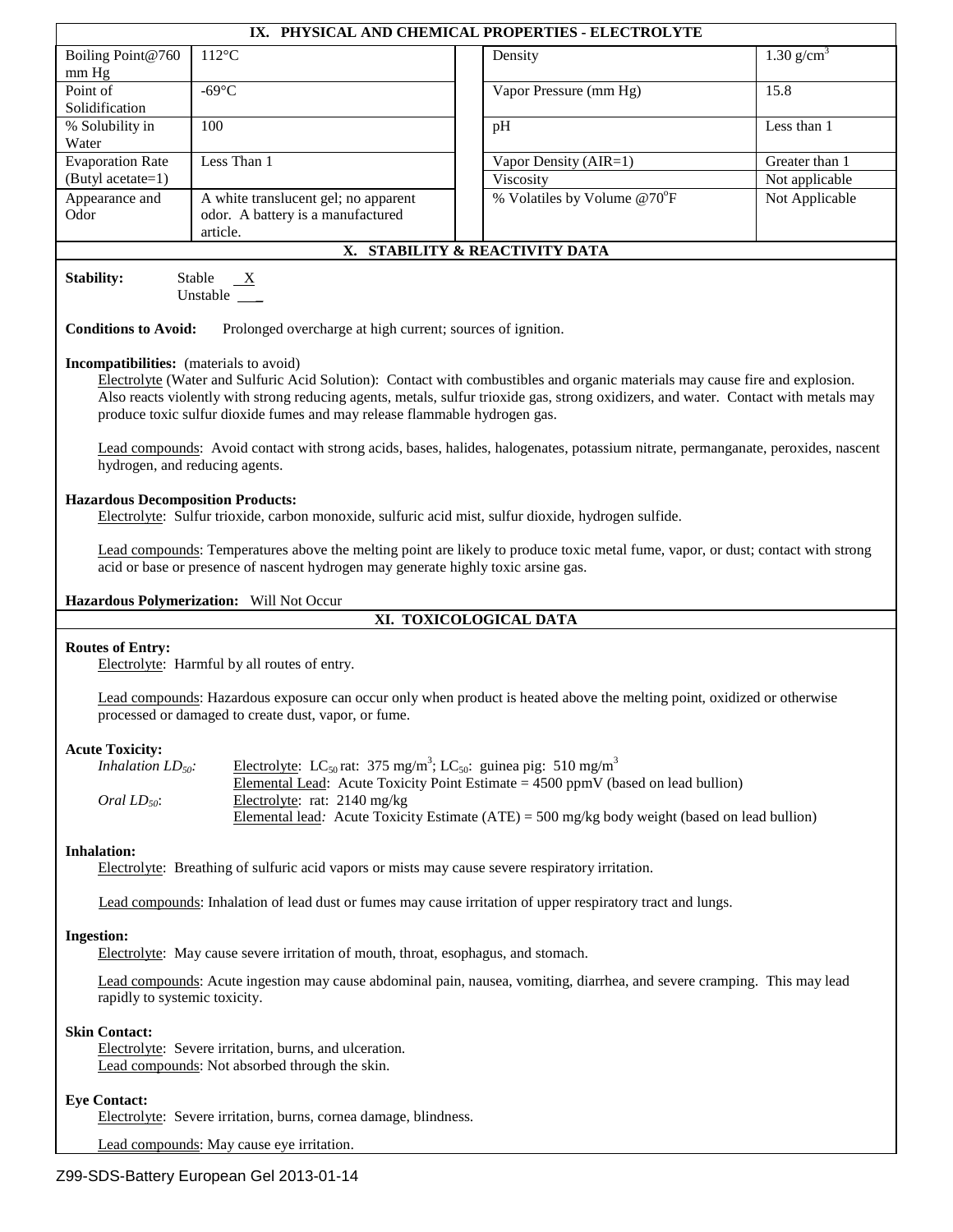# **Additional Information:**

# **Medical Conditions Generally Aggravated by Exposure:**

Overexposure to sulfuric acid mist may cause lung damage and aggravate pulmonary conditions. Contact of electrolyte (water and sulfuric acid solution) with skin may aggravate skin diseases such as eczema and contact dermatitis. Contact of electrolyte (water and sulfuric acid solution) with eyes may damage cornea and/or cause blindness. Lead and its compounds can aggravate some forms of kidney, liver, and neurologic diseases.

## **Additional Health Data:**

All heavy metals, including the hazardous ingredients in this product, are taken into the body primarily by inhalation and ingestion. Most inhalation problems can be avoided by adequate precautions such as ventilation and respiratory protection covered in Section VIII. Follow good personal hygiene to avoid inhalation and ingestion: wash hands, face, neck and arms thoroughly before eating, smoking or leaving the work site. Keep contaminated clothing out of non-contaminated areas, or wear cover clothing when in such areas. Restrict the use and presence of food, tobacco and cosmetics to non-contaminated areas. Work clothes and work equipment used in contaminated areas must remain in designated areas and never taken home nor laundered with personal non-contaminated clothing.

This product is intended for industrial use only and should be isolated from children and their environment.

# **XII. ECOLOGICAL INFORMATION**

**Environmental Fate:** lead is very persistent in soil and sediments. No data on environmental degradation. Mobility of metallic lead between ecological compartments is slow. Bioaccumulation of lead occurs in aquatic and terrestrial animals and plants but little bioaccumulation occurs through the food chain. Most studies include lead compounds and not elemental lead.

**Environmental Toxicity:** Aquatic Toxicity:

Sulfuric acid: 24-hr LC<sub>50</sub>, freshwater fish (*Brachydanio rerio*): 82 mg/L

96 hr- LOEC, freshwater fish (*Cyprinus carpio*): 22 mg/L

Lead: 48 hr  $LC_{50}$  (modeled for aquatic invertebrates): <1 mg/L, based on lead bullion

#### **US**

Spent batteries: Send to secondary lead smelter for recycling.

Electrolyte: Place neutralized slurry into sealed acid resistant containers and dispose of as hazardous waste, as applicable. Large water-diluted spills, after neutralization and testing, should be managed in accordance with approved local, state, and federal requirements.

# **XIV. TRANSPORT INFORMATION**

**XIII. DISPOSAL INFORMATION**

# **GROUND: - US-DOT/CAN-TDG/EU-ADR/APEC-ADR**:

 Proper Shipping Name: Not regulated as a hazardous material Hazard Class: Not applicable ID Number: Not applicable Packing Group: Not applicable Labels: "Non-spillable" or "Non-spillable Battery"

## **AIRCRAFT – ICAO–IATA**:

Proper Shipping Name: Not regulated as a hazardous material

## **VESSEL – IMO-IMDG**:

Proper Shipping Name: Not regulated as a hazardous material

- Each battery and the outer packaging must be plainly and durably marked "Non-spillable" or "Non-spillable Battery".

- Non-Spillable Battery complies with the provisions listed in 49 CFR 173.159a; therefore, must not be marked with an identification number or hazardous label and is not subject to hazardous shipping paper requirements.

- Transport requires proper packaging and paperwork, including the Nature and Quantity of goods, per applicable origin/destination/customs points as-shipped. Batteries must be kept upright at all times and packaged as required to prevent short circuits.

# **XV. REGULATORY INFORMATION**

# **United States:**

## **EPA SARA Title III**

*Section 302 EPCRA Extremely Hazardous Substances (EHS):*

Sulfuric acid is a listed "Extremely Hazardous Substance" under EPCRA, with a Threshold Planning Quantity (TPQ) of **1,000 lbs.**

EPCRA Section 302 notification is required if **500 lbs** or more of sulfuric acid is present at one site (40 CFR 370.10). An average automotive/commercial battery contains approximately 5 lbs of sulfuric acid. Contact your Exide representative for additional information.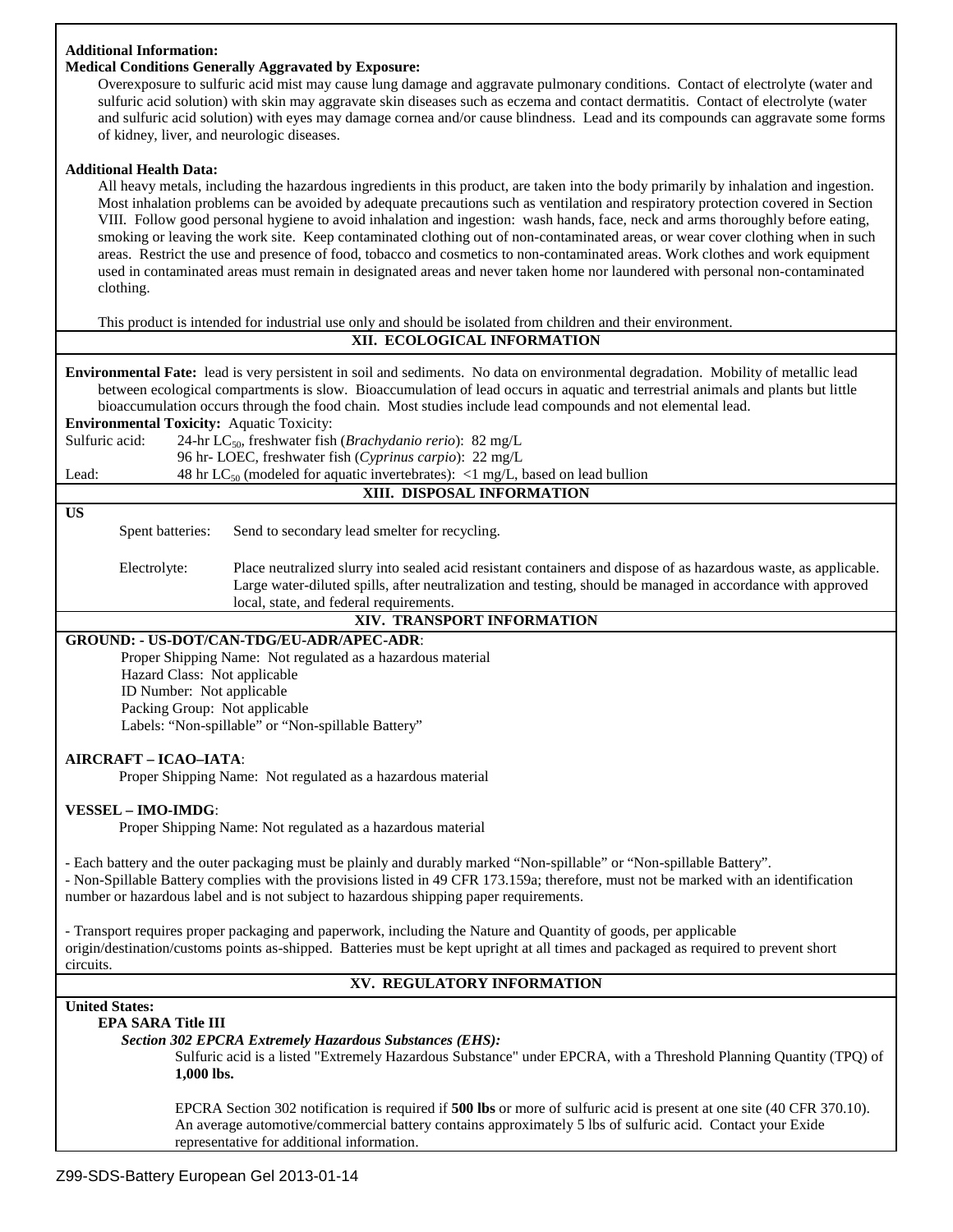# *Section 304 CERCLA Hazardous Substances:*

Reportable Quantity (RQ) for spilled 100% sulfuric acid under CERCLA (Superfund) and EPCRA (Emergency Planning and Community Right to Know Act) is **1,000 lbs**. State and local reportable quantities for spilled sulfuric acid may vary.

#### *Section 311/312 Hazard Categorization:*

EPCRA Section 312 Tier Two reporting is required for non-automotive batteries if sulfuric acid is present in quantities of **500 lbs** or more and/or if lead is present in quantities of **10,000 lbs** or more.

## *Section 313 EPCRA Toxic Substances:*

**Supplier Notification:** This product contains a toxic chemical or chemicals subject to the reporting requirements of section 313 of (Title) III of the Superfund Amendments and Reauthorization Act of 1986 and 40 CFR Part 372.

| CAS       | Percent by Weight |
|-----------|-------------------|
| 7439-92-1 | 60-68             |
| 7664-93-9 | 17-22             |
|           |                   |

If you distribute this product to other manufacturers in SIC Codes 20 through 39, this information must be provided with the first shipment of each calendar year.

**Note:** The Section 313 supplier notification requirement does not apply to batteries that are "consumer products".

**TSCA:** Each ingredient chemical listed in Section II of this MSDS is also listed on the TSCA Registry.

- **OSHA:** Considered hazardous under Hazard Communication Act (29CFR1910.1200)
- **RCRA:** Spent lead-acid batteries are not regulated as hazardous waste when recycled. Spilled sulfuric acid is a characteristic hazardous waste; EPA hazardous waste number D002 (corrosivity).
- **CAA:** Exide Technologies supports preventative actions concerning ozone depletion in the atmosphere due to emissions of CFC's and other ozone depleting chemicals (ODC's), defined by the USEPA as Class I substances. Pursuant to Section 611 of the Clean Air Act Amendments (CAAA) of 1990, finalized on January 19, 1993, Exide established a policy to eliminate the use of Class I ODC's prior to the May 15, 1993 deadline.

#### **NFPA Hazard Rating for sulfuric acid:**

 $Flammability (Red)$  = 0 Health (Blue)  $=$  3 Reactivity (Yellow)  $=$  2 Sulfuric acid is water-reactive if concentrated.

|                                         | ошнине аспить water-педенте и солесните. |                                                                              |                                                                                                                                                                         |                                                                                   |  |  |
|-----------------------------------------|------------------------------------------|------------------------------------------------------------------------------|-------------------------------------------------------------------------------------------------------------------------------------------------------------------------|-----------------------------------------------------------------------------------|--|--|
| <b>US State</b><br><b>Notifications</b> | <b>Identification</b>                    |                                                                              | <b>Notifications/Warning</b>                                                                                                                                            |                                                                                   |  |  |
| & Warnings:                             |                                          |                                                                              |                                                                                                                                                                         |                                                                                   |  |  |
| California                              | California Proposition 65                |                                                                              | "WARNING: This product contains lead, a chemical known to the State of<br>California to cause cancer, or birth defects or other reproductive harm."                     |                                                                                   |  |  |
|                                         |                                          |                                                                              | Battery posts, terminals, and related accessories contain lead and lead compounds,                                                                                      |                                                                                   |  |  |
|                                         |                                          |                                                                              |                                                                                                                                                                         | chemicals known to the State of California to cause cancer and reproductive harm. |  |  |
|                                         |                                          |                                                                              |                                                                                                                                                                         | Batteries also contain other chemicals known to the State of California to cause  |  |  |
|                                         |                                          |                                                                              | cancer.                                                                                                                                                                 |                                                                                   |  |  |
|                                         |                                          |                                                                              |                                                                                                                                                                         |                                                                                   |  |  |
|                                         |                                          |                                                                              | The following chemicals identified to exist in the finished product as distributed<br>into commerce are known to the State of California to cause cancer, birth defects |                                                                                   |  |  |
|                                         |                                          |                                                                              | or to cause reproductive harm:                                                                                                                                          |                                                                                   |  |  |
|                                         |                                          |                                                                              |                                                                                                                                                                         |                                                                                   |  |  |
|                                         |                                          |                                                                              | Strong inorganic acid mists including sulfuric acid; CAS #: NA; 18-24% wt<br>Lead – CAS No. 7439-92-1; 71-73% wt.<br>2.                                                 |                                                                                   |  |  |
|                                         | <b>Consumer Product Volatile</b>         | This product is not regulated as a consumer product for purposes of CARB/OTC |                                                                                                                                                                         |                                                                                   |  |  |
|                                         | Organic Compound Emissions               |                                                                              | VOC Regulations, as sold for the intended purpose and into the                                                                                                          |                                                                                   |  |  |
|                                         |                                          |                                                                              | industrial/commercial supply chain.                                                                                                                                     |                                                                                   |  |  |
| <b>Country/Organization</b>             |                                          | <b>Identification</b>                                                        | <b>Notifications/Warning</b>                                                                                                                                            |                                                                                   |  |  |
| EU                                      |                                          |                                                                              | European Inventory of Existing                                                                                                                                          | All ingredients remaining in the finished                                         |  |  |
|                                         |                                          |                                                                              | <b>Commercial Chemical Substances</b>                                                                                                                                   | product as distributed into commerce are                                          |  |  |
|                                         |                                          | (EINECS):                                                                    |                                                                                                                                                                         | exempt from, or included on, the European                                         |  |  |
|                                         |                                          |                                                                              | <b>Inventory of Existing Commercial</b>                                                                                                                                 |                                                                                   |  |  |
|                                         |                                          |                                                                              | <b>Chemical Substances.</b>                                                                                                                                             |                                                                                   |  |  |